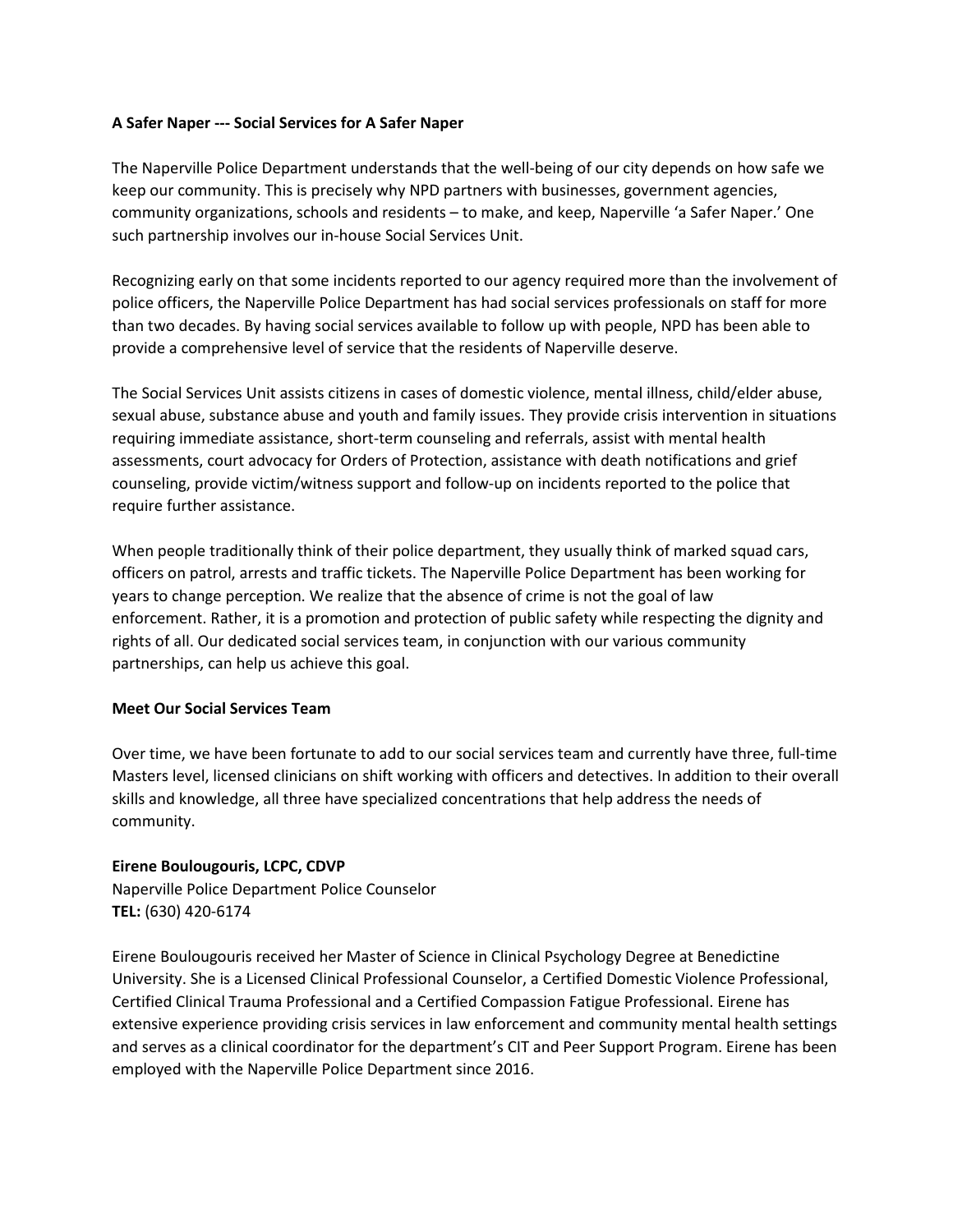### **Jamie Horner, LCSW, CADC**

Naperville Police Department Social Worker **TEL:** [\(630\) 420-4165](tel:(630)%20420-4165)

Jamie Horner received her Master of Social Work Degree at Loyola University Chicago following a Bachelor of Arts in Psychology Degree from the University of Illinois Urbana-Champaign. Jamie is a Licensed Clinical Social Worker, Certified Alcohol and Drug Counselor and Certified Clinical Trauma Professional with a focus on severe mental health issues and substance use disorders. Jamie also has extensive experience in domestic violence and sexual assault related matters. She has worked as a Social Worker for the Naperville Police Department since 2016 and serves as a chairperson for the department's Connect for Life program.

## **Gianna Trombino, LCSW, CDVP**

Naperville Police Department Victim Advocate **TEL:** [\(630\) 305-5488](tel:(630)%20305-5488)

Gianna Trombino received her Master of Social Work Degree from Aurora University. She is a Licensed Clinical Social Worker and a Certified Domestic Violence Professional and has completed a certificate in Forensic Social Work. She has been working with survivors of interpersonal violence and their significant others since 2013 with extensive training in sexual assault and domestic violence advocacy, legal advocacy, linkage to local, state and federal resources and protective orders. Gianna joined the Social Services Unit in 2018.

# **Coming Soon!**

The Naperville Police Department believes so strongly in its Social Services Unit, that in 2020, it requested and received approval to hire a **fourth** clinician. This fourth member will be added to the team in early 2021 and will give NPD even more social service expertise to help address the needs of those who live and work in Naperville.

### **Connecting with the Community**

An additional benefit to having a social services team at the police department is the connections to the community it brings. Our social workers and counselors collaborate with outside groups (medical, religious, not-for-profit, etc.) to help deliver even more services to our community.

Through these connections, NPD is stronger and better able to support our community.

### **How to Receive Help**

In an emergency, dial 9-1-1.